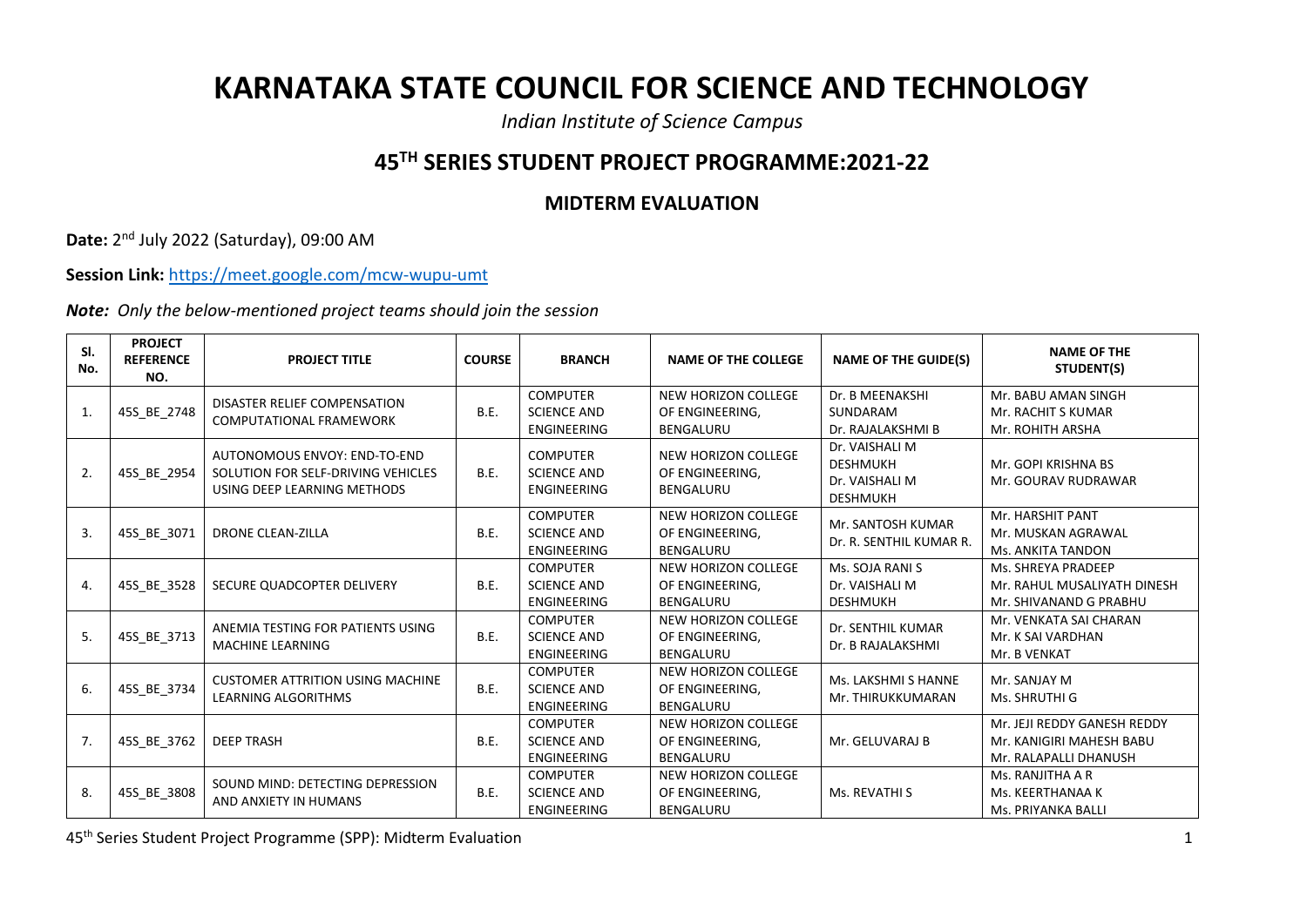| 9.  | 45S_BE_3821 | NEURAL EYES: A STUDY ON CNN AND<br><b>SVM</b>                                        | <b>B.E.</b> | <b>COMPUTER</b><br><b>SCIENCE AND</b><br><b>ENGINEERING</b> | NEW HORIZON COLLEGE<br>OF ENGINEERING,<br>BENGALURU          | Ms. REVATHI.S<br>Dr. PAMELA VINITHA<br>ERIC  | Mr. C.V. SAMPATH RAJU<br>Mr. DEEPAK C                                            |
|-----|-------------|--------------------------------------------------------------------------------------|-------------|-------------------------------------------------------------|--------------------------------------------------------------|----------------------------------------------|----------------------------------------------------------------------------------|
| 10. | 45S_BE_3824 | IMPLEMENTATION OF SLEEP APNEA<br>DISORDER USING SMART T-SHIRT                        | B.E.        | <b>COMPUTER</b><br><b>SCIENCE AND</b><br><b>ENGINEERING</b> | NEW HORIZON COLLEGE<br>OF ENGINEERING,<br>BENGALURU          | Ms. R SUGANYA                                | Ms. PRATHIBHA M<br>Mr. ABISHEK B G<br>Mr. M NAVEEN                               |
| 11. | 45S BE 3856 | LANDSLIDE DETECTION                                                                  | <b>B.E.</b> | <b>COMPUTER</b><br><b>SCIENCE AND</b><br><b>ENGINEERING</b> | NEW HORIZON COLLEGE<br>OF ENGINEERING,<br>BENGALURU          | Ms. DEVI NAVEEN                              | Mr. DUMMALA ROOPESH<br>Mr. J KIRAN REDDY<br>Mr. P KARTHIK RAJU                   |
| 12. | 45S_BE_3921 | REVIEW ON LANE AND OBJECT<br>DETECTION FOR ACCIDENT PREVENTION<br>IN AUTOMATED CARS  | <b>B.E.</b> | <b>COMPUTER</b><br><b>SCIENCE AND</b><br><b>ENGINEERING</b> | NEW HORIZON COLLEGE<br>OF ENGINEERING,<br>BENGALURU          | Ms. YOGITHA<br>Dr. S J SUBHASHINI            | Ms. SHIVINI SAMPATH<br>Ms. DHARSHANA PANDIYAN<br>Ms. SURABHI SUNIL               |
| 13. | 45S_BE_3964 | <b>VIDEO ANOMALY FINDER</b>                                                          | <b>B.E.</b> | <b>COMPUTER</b><br><b>SCIENCE AND</b><br><b>ENGINEERING</b> | NEW HORIZON COLLEGE<br>OF ENGINEERING,<br>BENGALURU          | Dr. B MEENAKSHI<br>SUNDARAM                  | Ms. AROHI JAIN<br>Mr. ADITYA PANDEY<br>Mr. AKSHAT PATEL                          |
| 14. | 45S_BE_3975 | CRITICAL EVALUATION OF SNMD'S IN<br>SOCIAL MEDIA                                     | B.E.        | <b>COMPUTER</b><br><b>SCIENCE AND</b><br><b>ENGINEERING</b> | NEW HORIZON COLLEGE<br>OF ENGINEERING,<br>BENGALURU          | Ms. JAYASHREE M<br>Dr. MEENAKSHI<br>SUNDARAM | Ms. NIKSHITHA BOLLINENI<br>Ms. LAKSHANA JEYAKUMAR<br>Ms. LIVIA ELIZA KURIAKOSE   |
| 15. | 45S_BE_3989 | ABNORMAL EVENT DETECTION                                                             | B.E.        | <b>COMPUTER</b><br><b>SCIENCE AND</b><br><b>ENGINEERING</b> | NEW HORIZON COLLEGE<br>OF ENGINEERING,<br>BENGALURU          | Ms. SMITHA S P                               | Mr. CHALAPATHY V<br>Mr. BHAGANNA HEBALLI<br>Mr. N RAHUL REDDY                    |
| 16. | 45S_BE_3997 | SKIN CANCER DETECTION AND<br>CLASSIFICATION                                          | <b>B.E.</b> | <b>COMPUTER</b><br><b>SCIENCE AND</b><br><b>ENGINEERING</b> | NEW HORIZON COLLEGE<br>OF ENGINEERING,<br>BENGALURU          | Ms. SMITHA S P                               | Mr. R SAI SANJAY<br>Mr. S VENKATESWARA<br>Mr. ATTAR AAQIB                        |
| 17. | 45S BE 4041 | HUMAN ACTION RECOGNITION USING<br><b>EMERGENT DEEP LEARNING</b><br><b>TECHNIQUES</b> | <b>B.E.</b> | <b>COMPUTER</b><br><b>SCIENCE AND</b><br><b>ENGINEERING</b> | NEW HORIZON COLLEGE<br>OF ENGINEERING,<br>BENGALURU          | Mrs. TINU N S                                | Mr. DEVENDRA DESAI<br>Ms. DIVYA N<br>Mr. JAYESH NAIDU                            |
| 18. | 45S_BE_4098 | POTHSPY: A POTHOLE DETECTOR                                                          | <b>B.E.</b> | <b>COMPUTER</b><br><b>SCIENCE AND</b><br>ENGINEERING        | NEW HORIZON COLLEGE<br>OF ENGINEERING,<br>BENGALURU          | Dr. RACHANA P                                | Mr. AKASH B U<br>Mr. CHARAN BABU<br>Mr. KUSHAL M                                 |
| 19. | 45S BE 4690 | MISSING CHILD IDENTIFICATION                                                         | B.E.        | <b>COMPUTER</b><br><b>SCIENCE AND</b><br><b>ENGINEERING</b> | NEW HORIZON COLLEGE<br>OF ENGINEERING,<br>BENGALURU          | Ms. SASIKALA N                               | Mr. VINITH SAI KRISHNA Y V<br>Mr. S YASWANTH CHOWDARY<br>Mr. S V KIRAN KUMAR     |
| 20. | 45S BE 0630 | ODOUR DETECTION IN SMART TOILET                                                      | <b>B.E.</b> | <b>COMPUTER</b><br><b>SCIENCE AND</b><br><b>ENGINEERING</b> | RAJARAJESWARI COLLEGE<br>OF ENGINEERING,<br>BENGALURU        | Prof. PRABAHARAN J                           | Mr. RAVI KUMAR H<br>Mr. NISHCHAL NARAYAN S<br>Mr. MANJUNATH H L<br>Mr. ROOPTEJ A |
| 21. | 45S BE 0706 | DETECTION OF AIR POLLUTANTS                                                          | <b>B.E.</b> | <b>COMPUTER</b><br><b>SCIENCE AND</b><br>ENGINEERING        | RAJARAJESWARI COLLEGE<br>OF ENGINEERING,<br><b>BENGALURU</b> | Ms. CHAITRA S                                | Ms. LIKITHA K.S<br>Ms. AISHWARYA S<br>Ms. CHETHANA K.R<br>Ms. GANAVI D           |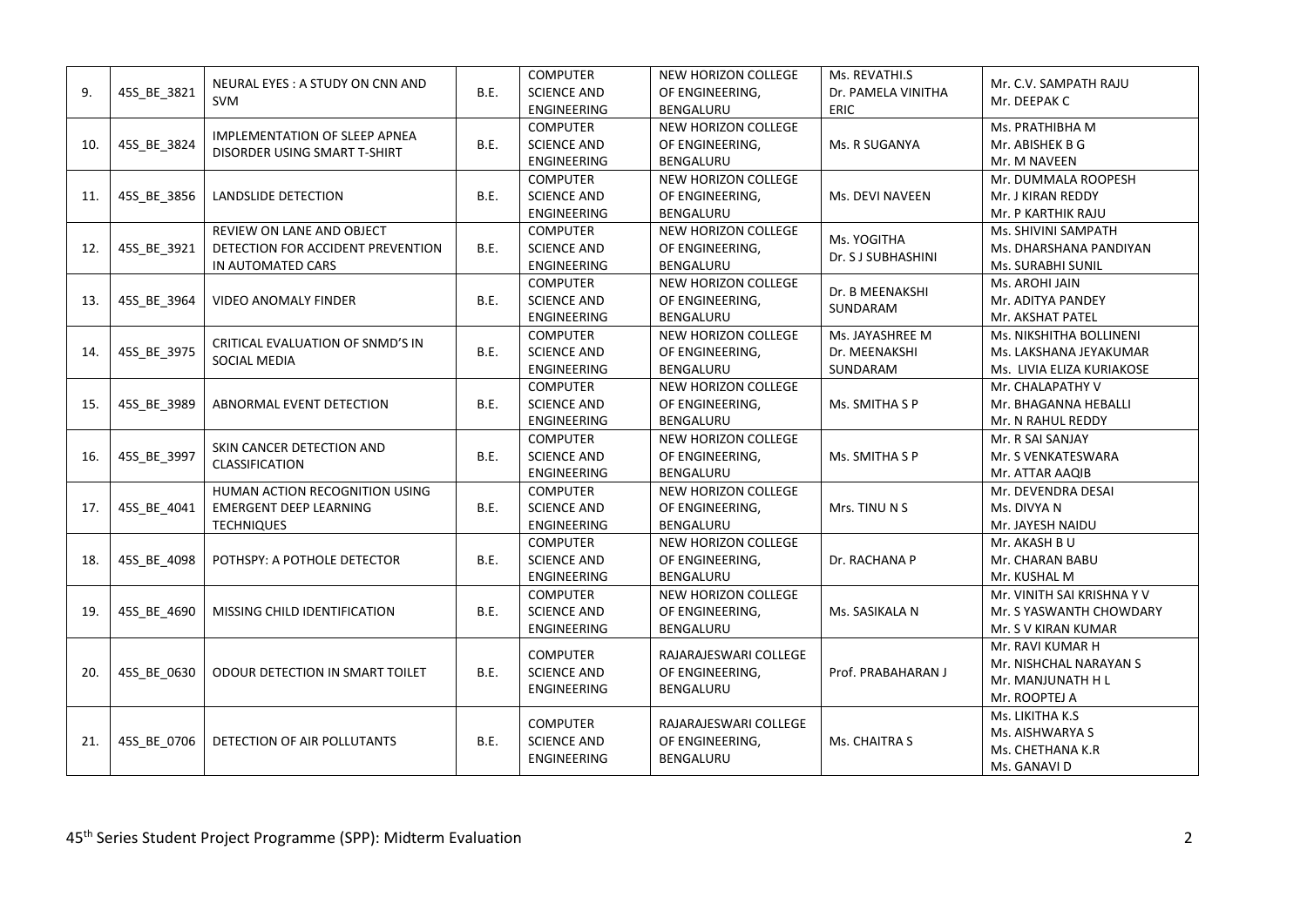| 22. | 45S_BE_4721 | EDUVISTA 2.0 "THE FUTURE WAY OF<br>LEARNING"                         | <b>B.E.</b> | <b>COMPUTER</b><br><b>SCIENCE AND</b><br>ENGINEERING        | SRI SAIRAM COLLEGE OF<br>ENGINEERING,<br>BENGALURU                 | Dr. B. SHADAKSHARAPPA                          | Mr. SHIVANSH KUMAR P<br>Mr. ADITHYA PRABHU A<br>Ms. SAHANA N                                        |
|-----|-------------|----------------------------------------------------------------------|-------------|-------------------------------------------------------------|--------------------------------------------------------------------|------------------------------------------------|-----------------------------------------------------------------------------------------------------|
| 23. | 45S_BE_4736 | TROGO - THE SMART TROLLEY                                            | <b>B.E.</b> | <b>COMPUTER</b><br><b>SCIENCE AND</b><br><b>ENGINEERING</b> | SRI SAIRAM COLLEGE OF<br>ENGINEERING,<br>BENGALURU                 | Dr. B. SHADAKSHARAPPA<br>Prof. GURUPRASATH V.A | Ms. STUTHI S NAIMPALLY<br>Ms. SWATI M S<br><b>Ms. R RAKSHITHA</b><br>Ms. SUKARNA HEBBALLI           |
| 24. | 45S BE 4740 | UTILIZATION OF UGV IN MINING<br><b>SECTORS</b>                       | <b>B.E.</b> | <b>COMPUTER</b><br><b>SCIENCE AND</b><br><b>ENGINEERING</b> | SRI SAIRAM COLLEGE OF<br>ENGINEERING,<br>BENGALURU                 | Prof. C VALARMATHI                             | Mr. THEJAS GOWDA A<br>Mr. SANDEEP R V<br>Mr. DHINESH RAJ S<br>Mr. RAHUL JAISWAL                     |
| 25. | 45S BE 4746 | LAKE CLEANING ROBOT                                                  | <b>B.E.</b> | <b>COMPUTER</b><br><b>SCIENCE AND</b><br><b>ENGINEERING</b> | SRI SAIRAM COLLEGE OF<br>ENGINEERING,<br>BENGALURU                 | Prof. MALA B A<br>Prof. JENIFER A              | Ms. K KEERTHI<br>Ms. ASHWINI S<br>Ms. LIKITHA MK<br>Ms. N SOUJANYA                                  |
| 26. | 45S_BE_4762 | MEDICAL BOT USING ARTIFICIAL<br>INTELLIGENCE                         | <b>B.E.</b> | <b>COMPUTER</b><br><b>SCIENCE AND</b><br><b>ENGINEERING</b> | SRI SAIRAM COLLEGE OF<br>ENGINEERING,<br><b>BENGALURU</b>          | Dr. B. SHADAKSHARAPPA<br>Mr. GURUPRASATH VA    | Mr. HARISH B<br>Mr. VENUGOPAL B KULKARNI<br>Mr. SRINATH S<br>Mr. YOGESHWAR S                        |
| 27. | 45S_BE_3375 | SUPERVISION OF WATER DISTRIBUTION<br>USING IOT AND ANDROID           | B.E.        | <b>COMPUTER</b><br><b>SCIENCE AND</b><br><b>ENGINEERING</b> | THE OXFORD COLLEGE OF<br>ENGINEERING,<br>BENGALURU                 | Dr. M. NIRMALA                                 | Mr. ABHISHEK C<br>Ms. BANU PRIYA U<br>Mr. DARSHAN P<br>Mr. GOWDUCHERUVU PAVAN<br><b>KUMAR REDDY</b> |
| 28. | 45S_BE_3529 | IOT BASED NIGHT PATROLLING ROBOT<br>USING MULTI MODEL NEURAL NETWORK | B.E.        | <b>COMPUTER</b><br><b>SCIENCE AND</b><br><b>ENGINEERING</b> | THE OXFORD COLLEGE OF<br>ENGINEERING,<br>BENGALURU                 | Dr. P. BINDHU MADHAVI                          | Mr. KAUSHIK M<br>Mr. MUSTAFA A MULLA<br>Mr. VIKASH CHANDRA<br>Mrs. SARIGA V R                       |
| 29. | 45S_BE_1877 | <b>AGRICULTURE 4.0</b>                                               | <b>B.E.</b> | <b>COMPUTER</b><br><b>SCIENCE AND</b><br><b>ENGINEERING</b> | <b>VEMANA INSTITUTE OF</b><br>TECHNOLOGY,<br>BENGALURU             | Mr. NAVEEN H S                                 | Ms. DEEKSHITHA M R<br>Ms. ANUSHA R BHAT<br>Ms. JEEVITHA J V REDDY<br>Ms. MADHUSHREE B N             |
| 30. | 45S_BE_2837 | <b>CYBERBULLYING DETECTION</b>                                       | B.E.        | <b>COMPUTER</b><br><b>SCIENCE AND</b><br>ENGINEERING        | <b>VEMANA INSTITUTE OF</b><br>TECHNOLOGY,<br><b>BENGALURU</b>      | Mrs. SHILPA REDDY                              | Ms. ANUSHKA SINGH<br>Ms. AISHWARYA RAJAN<br>Ms. PRAGATHI R<br>Ms. RASHMITHA SOUMYA<br>SINDU.R       |
| 31. | 45S_BE_2983 | <b>MEDICATION ALERTS TO THE PATIENT</b><br>USING MACHINE LEARNING    | B.E.        | <b>COMPUTER</b><br><b>SCIENCE AND</b><br>ENGINEERING        | <b>VIVEKANANDA INSTITUTE</b><br>OF TECHNOLOGY,<br><b>BENGALURU</b> | Dr. VIDYA A                                    | Mr. RAKSHATH A S<br>Mr. VISHAL B C<br>Mr. RAKESH KUMAR S<br>Ms. SNEHAN                              |